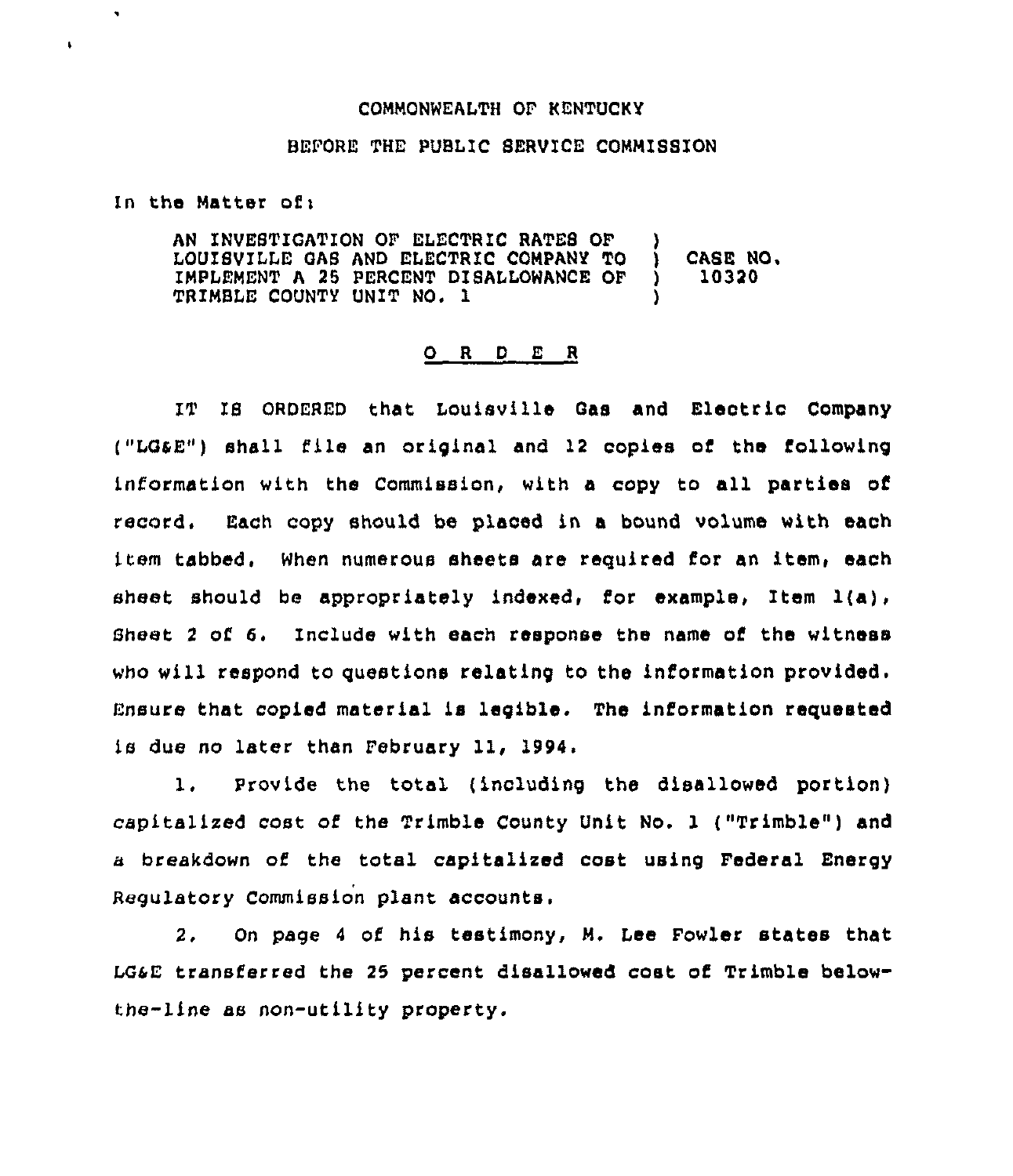a. Provide the accounting entries made to classify the disallowed portion of Trimble as non-utility property, showing the account number, title, amounts, and <sup>a</sup> description of each entry.

 $\ddot{\phantom{0}}$ 

 $\ddot{\phantom{0}}$ 

b. Explain the accounting or memo entries made to LG&E's debt and equity accounts to reflect this transfer.

3. On page 12 of hia testimony, Fowler discusses the monies returned to LG&E ratepayers through refunds and rate reductions. During what time period was the refund of 92,500,000 made?

4. On page 19 of his testimony, Fowler discusses the equity sale of the disallowed 2S percent of Trimble.

a. Provide the calculations, workpapers, assumptions, and other documentation which support the cost of the 12.12 percent portion of Trimble sold to the Illinois Municipal Electric Agency ("IMEA") and the 12.98 portion sold to Indiana Municipal Power Agency {"IMPA").

b. Provide the accounting entries, including adjustments to debt and equity accounts, which reflect the sales to IMEA and IMPA showing the account numbers, titles, amounts, and a description of each entry.

S. a. Regarding the sale to IMEA, provide the accounting entries made on LGAE's books relating to revenue or expense transactions which occurred between December 23, 1990, the commercial operation date of Trimble, and February 1991,

b. Regarding the sale to IMPA, provide the accounting entries made on LG4E's books relating to revenue or expense

2-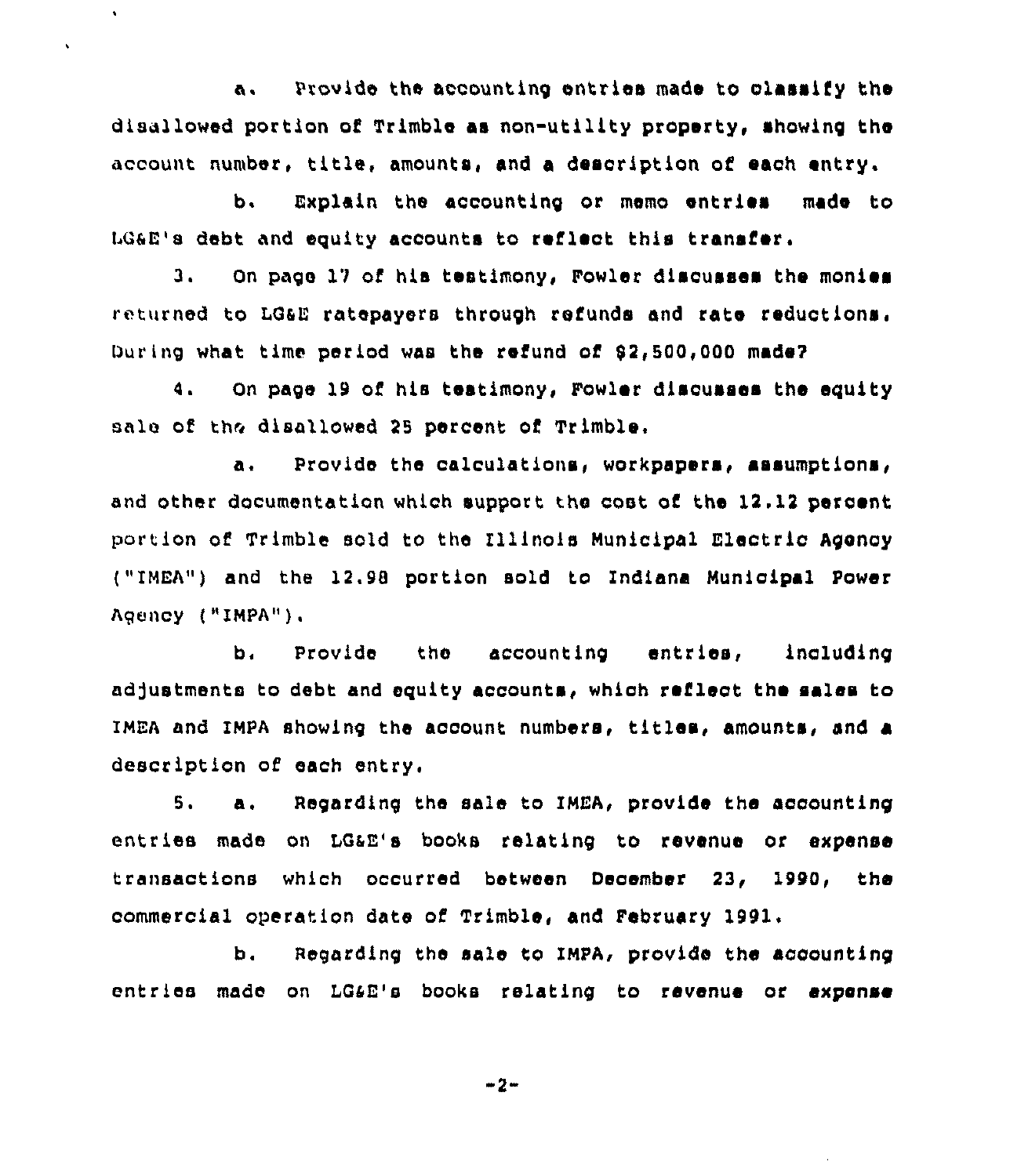transactions which occurred between December 23, 1990, and February I Og,l <sup>~</sup>

 $\epsilon$ 

 $\bullet$ 

G. On pages 23 through 25 of his testimony, Fowler discusses the maximum amount LG&E believes may be due to its ratepayers. 'I'hl» amount is based on revenues collected subject to refund from Mny 20, 1988, through December 31, 1990, less refunds made in late  $1989$  and 1990. Why was this amount not stated in current dollars?

7. On page <sup>31</sup> of his testimony, Fowler states that it would lan Inappropriate for the Commission to disallow 25 percent of the construction work in progress ("CWIP") included in rate base in  $Case No. 10064.$ 

Reconcile this statement with the Commission's prior а. decision in this case that "[a]djustments should be made to reflect the disallowance of 25 percent of Trimble County based on the level of construction work in progress at the test year ended August 31, 1987, and the adjusted rate base, capital and operating revenues and expenses contained in the Order of July 1, 1988 in  $Case$  No.  $10064.$   $^{12}$ 

Why would a 25 percent disallowance of the Trimble b. CWIF included in rate base in Case No. 10064 improperly disallow 25 percent of the Trimble CWIP included in rate base in Case No. 89243

J. Case No. 10064, Adjustment of Gas and Electric Rates of Louisville Gas and Electric Company.

 $\prime$ Commission's July 19, 1988 Order, st 2.

 $\pmb{\sharp}$ Case No. 8924, Genera). Adjustment in Electric and Qas Rates of Louisville Gas and Electric Company.